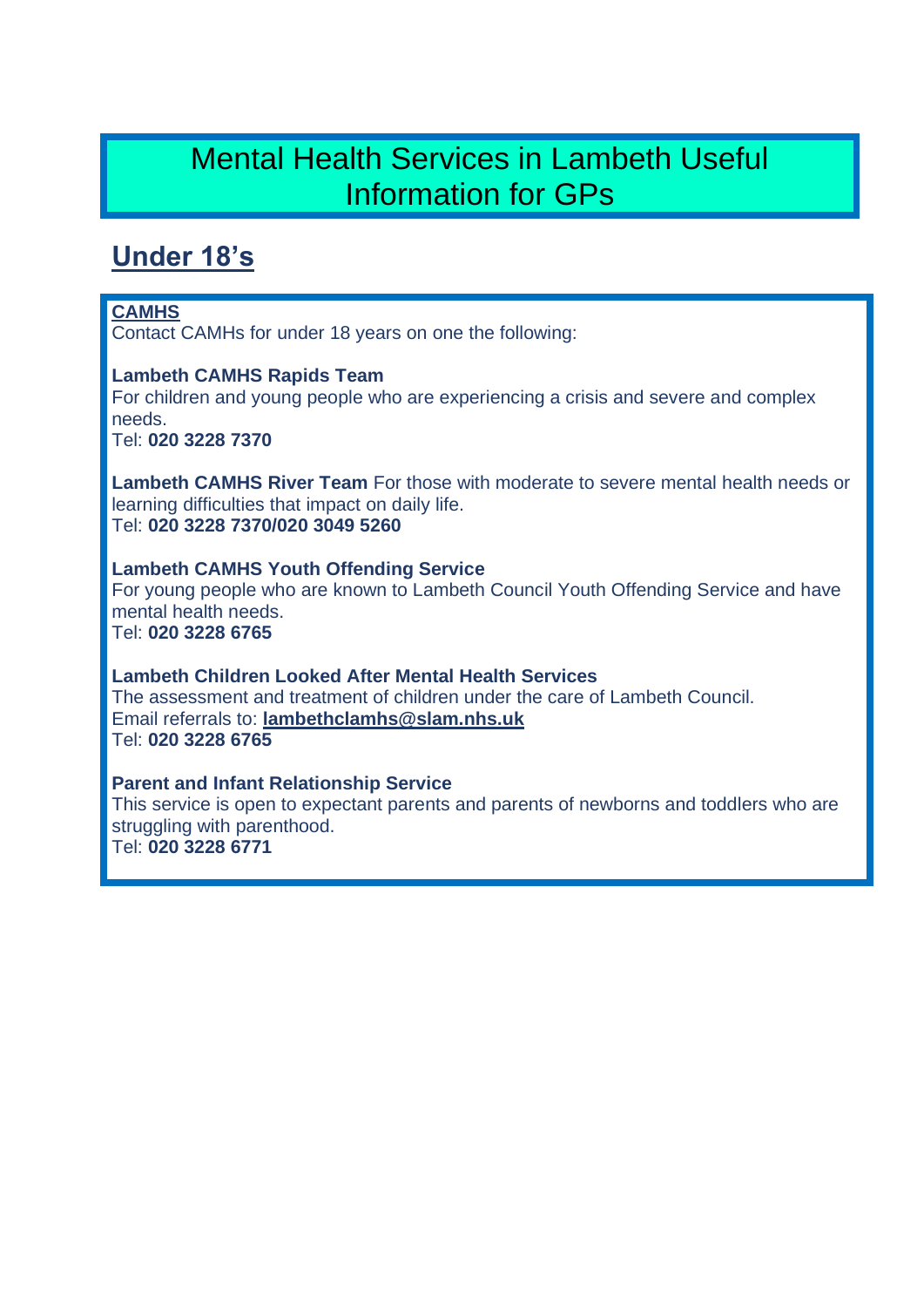# **18-65's**

#### **Single Point of Access**

Supports people aged 18-65 who do not require above services or if you are unsure of diagnosis or support needed, including social support. It is the front door to other secondary care MH services. The SPA can refer urgent referrals within 48 hours or make onward referrals if the person needs support sooner.

Introductions can be made by GPs, friends, family and carers or self-introductions can be made at: **lambethspa@slam.nhs.uk** or **[www.lambethtogether.net/SPA](http://www.lambethtogether.net/SPA)** to fill out a form.

## **Lambeth Talking Therapies**

Supports people with mild to moderate depression, anxiety, traumatic memories,anger, eating, and relationship or sexual difficulties.

GP referral or self-referral can be made at **www.lambethtalkingtherapies.nhs.uk/refer-yourself**

If you are unable to refer yourself, please call **07971 717534**.

### **Perinatal Mental Health**

For the referral of women who have current or previous mental illness that cannot be effectively managed in primary care. If a woman is already under the care of a CMHT she can still be referred to the Perinatal Mental Health Team who will work jointly with the CMHT.

To discuss a Patient referral call: **020 3299 3234**

To email a referral**: PerinatalMHS@slam.nhs.uk**

To post a referral:

**Perinatal Mental Health Team for Lambeth, Southwark and Lewisham, Department of Psychological Medicine, 1st floor, Cheyne Wing, Kings College Hospital, Denmark Hill, London SE5 9RS.**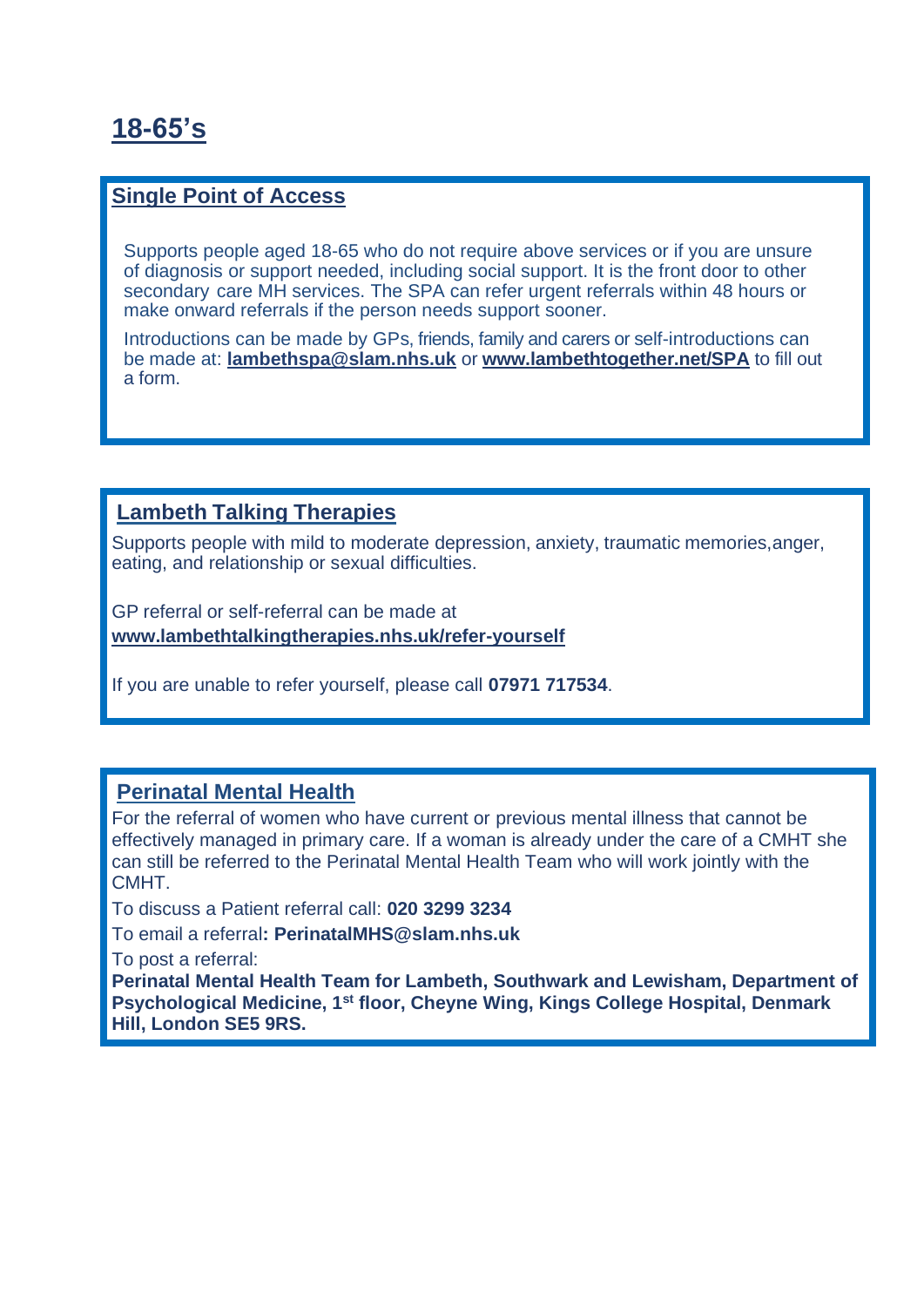## **Early Intervention Lambeth**

LEO will accept referrals for anyone between 18-65 who is experiencing symptoms of first episode of psychosis. To discuss a Patient referral call: **020 3228 7200**

# **Alcohol and Drug Service**

Refer to the worker in your practice. self-referrals are accepted. Due to covid-19 restrictions, contact with Patients is primarily remote contact only. To discuss a Patient referral call: **020 3228 1500**

# **Over 65's**

# **Older Adults**

For those over 65 years contact the memory service on **020 3228 0570.**

# **Additional Information on Services in Lambeth**

# **Employment Support**

#### **Mosaic Clubhouse**

Offers support and opportunities for those with Mental Health problems Visit **<https://www.mosaic-clubhouse.org/InformationHub>** or email: **infohub@mosaic-clubhouse.org** Mon-Fri 9-4 drop in. The building has limited capacity due to covid-19 restrictions. Tel: **0207 924 9657**

#### **SRA Ltd** Charity that provides employment training and intermediate employment to people with MH problems. Visit: **www.sra-ltd.co.uk**